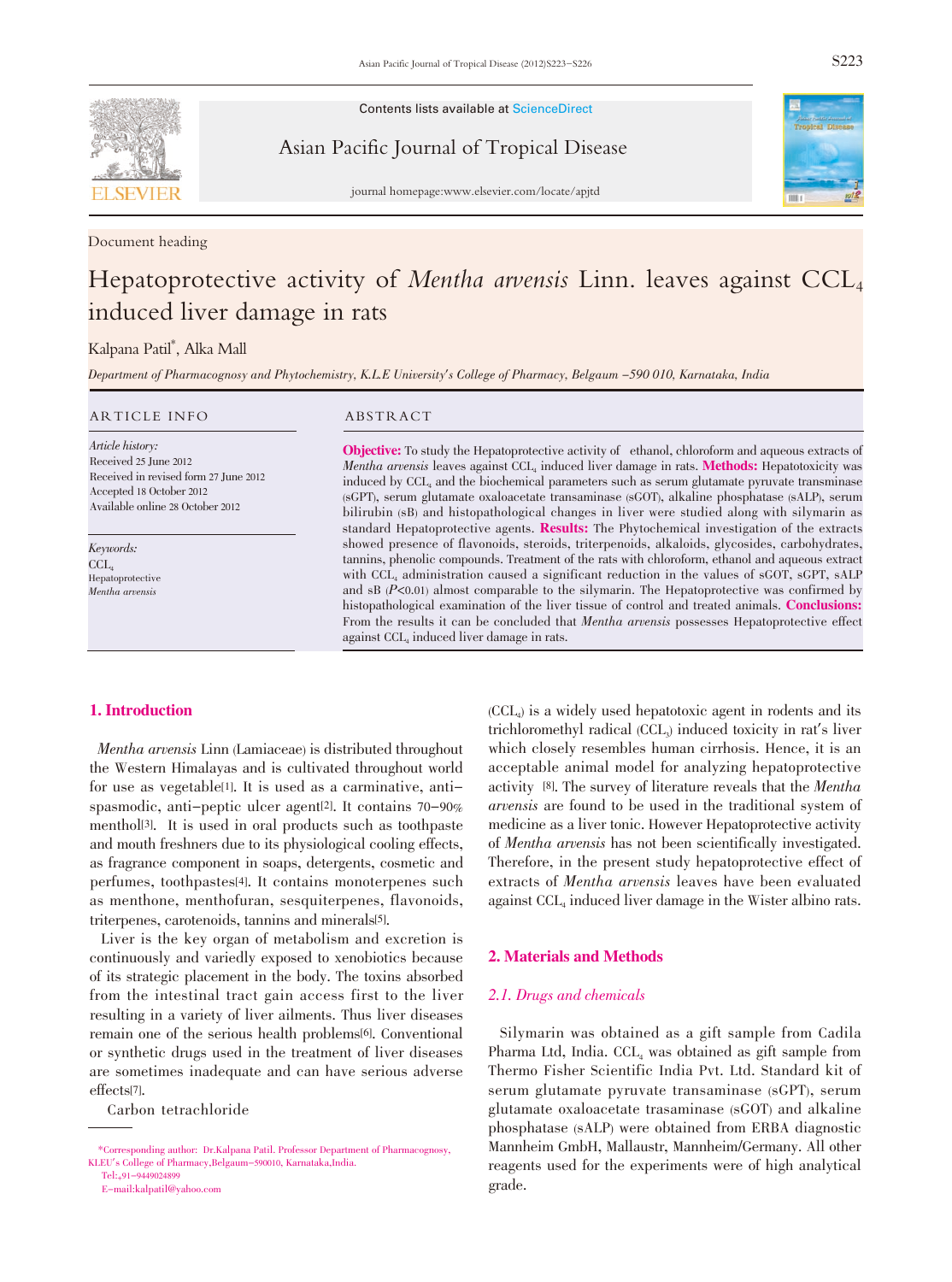### 2.2. Plant material

The Mentha arvensis leaves were collected from the Miltops Exports, Jamnagar, Gujarat. The herb was authenticated by Dr. Harsha Hegde, Scientist B, Regional Medical Research Centre, ICMR, Belgaum. (Voucher No.RMRC-548).

#### 2.3. Preparation of extracts

The fresh leaves were cleaned, shade dried and then coarse powdered. The dried coarse powder of the leaves was subjected to hot continuous extraction with chloroform, ethanol respectively and cold maceration with distilled water. After complete extraction, the extract was collected and the solvent was distilled off. It was concentrated to dry residue on water bath. The extracts were subjected to preliminary phytochemical investigation. Suspensions of each extract were prepared using 1% Tween 80. CCL4 was mixed with olive oil in the ratio of 1:1 and subjected for Hepatoprotective activity against  $CCL<sub>4</sub>$  induced liver damage.

#### 2.4. Experimental animals

Albino -Wistar rats weighing 150 to 180 g were housed in standard laboratory conditions of temperature  $(25\pm2)$  °C], 12 h light and dark places and with food and water ad libitum.

#### 2.5. Acute oral Toxicity

The acute oral toxicity study was carried out as per the guidelines set by OECD, revised draft guidelines 423, received from CPCSEA, Ministry of Social Justice and empowerment, Govt. of India[9].

#### 2.6. Evaluation of Hepatoprotective activity

The method used for evaluation of hepatoprotectivity was according to Ranawat<sup>[10]</sup> with some minor modifications. In the CCL<sub>4</sub> induced liver toxicity model, CCL<sub>4</sub>  $(0.5 \text{ ml/kg})$ i.p.) was administered daily for 7 days to all animals except group 1. Silymarin (100 mg/kg, p.o) was used as standard. The animals were segregated in to six groups of six each. Group 1, which served as normal control and received 1% Tween 80. Group 2 received 1% Tween 80 p.o. for seven days and served as negative control. Group 3 received silymarin (100 mg/kg, p.o) for seven days. Group 4 received ethanolic extract (375 mg/kg, p.o.) for seven days. Group 5 received chloroform extract (375 mg/kg, p.o.) for seven days. Group 6 received aqueous extract (375 mg/kg, p.o.) for seven days.

The animals were sacrificed 24 h after last treatment under light anesthetic ether. Blood from each rat was withdrawn by retro orbital plexux under ether anesthesia for biochemical investigation i. e. sGOT, sGPT, sALT and bilirubin estimation. Blood was allowed to coagulate at  $37^{\circ}$  for 30 min and the serum was separated by centrifugation at 2500 rpm for 15 min. The liver of one animal from each group was removed and processed immediately for histopathological investigation.

#### 2.7. Histopathological studies

One animal from the each group was utilized for this purpose. The liver specimens obtained from the control and treated groups of animals were fixed in 10% buffered formalin for 24 h. The formalin fixed liver samples were stained with haematoxylin-eosin for photomicroscopic observations of the liver histopathological architecture.

#### 2.8. Statistical analysis

The data are presented as mean $\pm$ SEM and analyzed by one way ANOVA, followed by Dunnett's 't' test. The results of all the extracts including the standard drug are comparted with the result produced by control. And it is considered as significant as  $P<sub>0.05</sub>$ .

#### 3. Results

Preliminary Phytochemical investigation revealed the presence of flavonoids, steroids, triterpenoids in chloroform extract, alkaloids, flavonoids, glycosides, carbohydrates, triterpenoids, tannins, phenolic compounds in ethanolic extract, alkaloids, flavonoids, glycosides, carbohydrates, triterpenoids in aqueous extract.

#### 3.1. Acute toxicity

The extracts were found to be safe in the dose used and there was no mortality up to a dose of 3000 mg/kg b.w. for all extracts. Hence 375 mg/kg b. w. p. o. were selected for the activity.

#### 3.2. Hepatoprotective activity

Administration of CCL4 induced a marked increase in the serum hepatic levels, sGOT, sGPT, sALP and SB as compared to normal controls indicating liver damage (centrilobular necrosis). Pretreatment of the rats with chloroform, ethanol and aqueous extract prior to  $CCL<sub>4</sub>$  administration caused a significant reduction in the values of sGOT, sGPT,sALP and sB (P<0.01) almost comparable to the silymarin(Table 1).

#### 3.3. Histopathologial results

The Hepatoprotective effect of Mentha arvensis leaves was confirmed by histopathological examination of the liver tissue of control and treated animals. The CCL4 treated liver sections showed severe central vein congestion, sinus congestion, entrilobular degeneration and centrilobular necrosis along with moderate portal triaditis and inflammation. Fatty changes and ballooning of hepatocytes were also showed (Figure 1). The aqueous and chloroform extract treated group showed moderate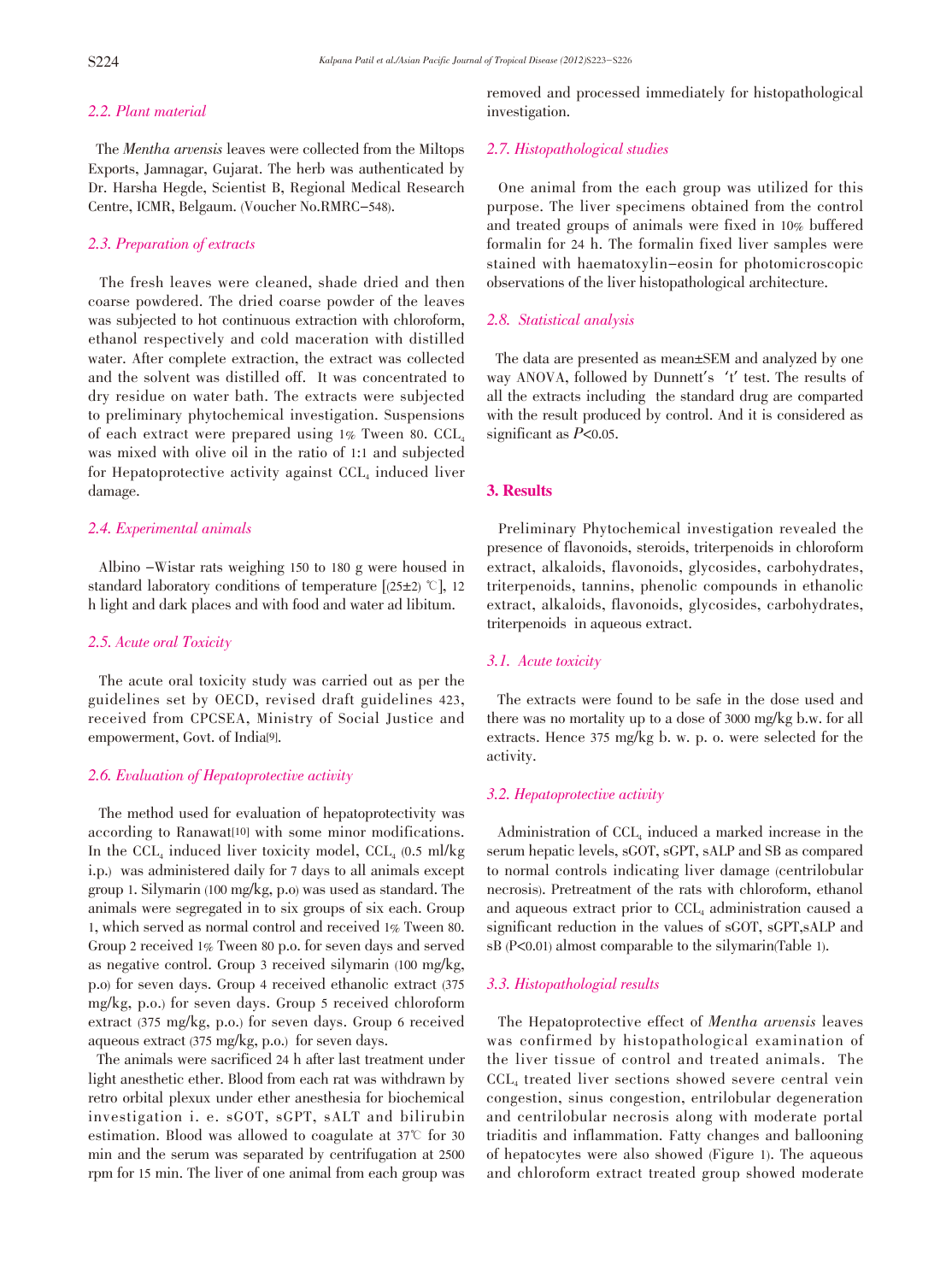#### Table 1

| Biochemical assessment of CCL <sub>4</sub> induced liver injury. |
|------------------------------------------------------------------|
|------------------------------------------------------------------|

| Groups          | $SGPT$ (IU/L)        | $SGOT$ (IU/L)         | $ALP$ (IU/L)                   | Serum bilirubin $(mg/dl)$ | Total bilirubin(mg/dl) |
|-----------------|----------------------|-----------------------|--------------------------------|---------------------------|------------------------|
| Normal          | $49.90 \pm 0.82$     | $77.85 \pm 0.88$      | $93.23 \pm 1.24$               | $0.47 \pm 0.0045$         | 1.46±0.0099            |
| $CCL$ , induced | $225.00 \pm 1.34$    | $268.80 \pm 0.92$     | $309.4 \pm 2.74$               | $1.06 \pm 0.0055$         | $4.30 \pm 0.012$       |
| Standard drug   | $66.04 \pm 0.50$ *** | $92.96 \pm 0.82$ ***  | $107.00 \pm 0.60$ ***          | $0.52 \pm 0.0062$ ***     | $1.61 \pm 0.0084$ ***  |
| EE treated      | 74.62±0.73***        | $103.00 \pm 0.62$ *** | $121.60 \pm 0.96$ **           | $0.59 \pm 0.0086$ ***     | $1.74 \pm 0.0065$ ***  |
| AQE treated     | $99.52 \pm 0.90$ **  | $124.8 \pm 0.59$ **   | $138.70 \pm 0.84$ **           | $0.69 \pm 0.0048$ *       | $2.21 \pm 0.0087$ *    |
| CHE treated     | $135.90 \pm 0.63$ ** | $161.4 \pm 0.63$ **   | $190.70 \pm 0.97$ <sup>*</sup> | $0.79 \pm 0.0054$         | $2.62 \pm 0.0089$      |

Data are presented as means±SEM (n=6), one way Annova followed by Dunnett's t test.

\*\* $P \le 0.05$ , \*\*\* $P \le 0.01$  vs CCL<sub>4</sub> treated group

central vein congestion, sinus congestion, centrilobular degeneration, centrilobular necrosis and mild inflammation, portal triaditis. The ethanolic extract treated group showed mild central vein congestion, sinus congestion, centrilobular degeneration, centrilobular necrosis but moderate inflammation and portal triaditis. Silymarin treated group had maintained the normal histology with minimal damage.





1. Normal 2.  $CCL_4$  induced  $(0.5 \text{ ml/kg}, i.p)$ 



3. Silymarin (100 mg/kg) 4. Ethanolic extract (375 mg/kg)



5. Aqueous extract (375 mg/kg) 6. Chloroform extract (375 mg/kg, p.o)

Figure 1. Histopathological monograph of extract and standard. 1:Normal; 2:  $CCL<sub>4</sub>$  (0.5ml/kg i.p) alone; 3: $CCL<sub>4</sub>+Silymarin(0.5ml/$  $kg+100mg/kg$ 

4: CCL<sub>4</sub>+ethanolic extract (0.5ml/kg+375mg/kg); 5: CCL<sub>4</sub>+Aqueous extract  $(0.5\text{ml/kg} + 375\text{mg/kg})$ ; 6:  $CCL_{4}$ +Chloroform extract  $(0.5\text{ml/kg} + 375\text{mg/kg})$ 

#### 4. Discussion

CCL4 metabolism begins with the trichloromethyl free redical  $(CCL<sub>3</sub>)$  by the action of the mixed function of the cytochrome P450 oxygenase system. This free radical, which is initially formed as relatively unreactive, reacts very rapidly with oxygen to yield a highly reactive trichloromethyl peroxy radical  $(CCL_3O_2)$ . Both radicals are capable of binding to proteins or lipids, or abstracting a hydrogen atom from an unsaturated lipid, thus, initiating lipid peroxidation[11-14]. Lipid peroxidation may cause peroxidative tissue damage in inflammation. Therefore, inhibition of the cytochrome P450 dependent oxygenase activity could cause a reduction in the level of toxic reactive metabolites and a decrease in tissue injury. On the other hand, an elevation of plasma sGOT, sGPT, sGALP and bilirubin activities could be regarded as a sign of damage to the liver cell membrane.

Many compounds known to beneficial against carbon tetrachloride-mediated liver injury exert their protective action by toxin mediated lipid peroxidation either via a decreased production of CCL<sub>4</sub> derived free radicals or through antioxidant activity of the protective agent themselves[15].

So in the present study,  $CCL_4$  was employed as toxic agent and the protective effect of Mentha arvensis leaves against the CCL4 induced hepatotoxicity was studied. The extent of toxicity was estimated by histopathological studies and biochemical enzyme markers like sGOT, sGPT, sALP and SB levels. The ethanol extract showed more significant result as compared to other extracts of Mentha arvensis. Report shows flavonoids and steroids are may be responsible for Hepatoprotective effect [16-19]. Perhaps flavonoids present in the Mentha arvensis leaves may be responsible for the marked Hepatoprotective effects, observed in the present study.

It can be concluded that Mentha arvensis leaves possess a protective effect against CCL<sub>4</sub> induced hepatotoxicity in rats as evidenced by the biochemical, histological parameters. 5. Acknowledgement

We thank K.L.E University's College of Pharmacy, Belgaum. Karnataka, India, for providing experimental facilities.